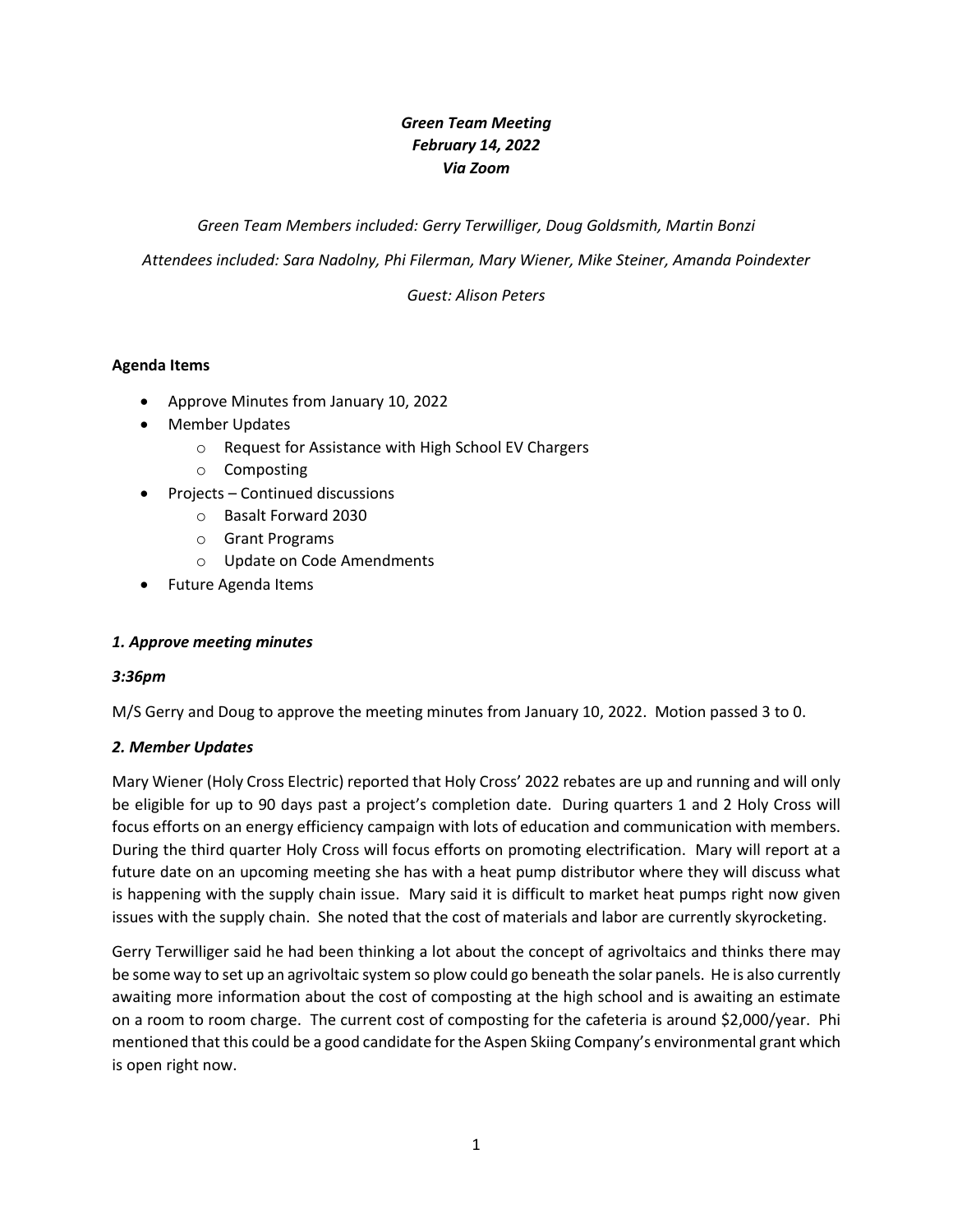Phi (CORE) reported that she is working with the City of Aspen on their Building Benchmarking program which is going to Council in March. CORE is also working with Snowmass Village's Environmental Board on using ICLEI's climate action template to develop a Climate Action Plan for the Town. Phi reported that Marty Treadway is leaving CORE and will be starting a green building business with Rich Backe. Eagle County is rolling out their Solarize program on April 8<sup>th</sup>. Which incentivizes more people to sign up for solar installation to result in a cheaper rate. CORE will be helping to market the campaign. She noted the program can be combined with rebates from CORE and Holy Cross.

Mike Steiner (Holy Cross Energy) said he will be attending the kickoff meeting with McKinstry, the consultant who was chosen by the Town for the solar and storage project. Holy Cross is working with Aspen High School on a massive fuel switching effort; over 6 mega Watts of solar power.

Martin said that as of January  $31<sup>st</sup>$  he is no longer with Aspen Global Change Institute but is working with the Aspen Skiing Company. He suggested the Town pick McKinstry's brain on the topic of agrivoltaics. Colorado Mountain College's sustainability program and The Farm Collaborative have expressed interested in looking into agrivoltaics further.

### *3. New Business*

Sara reported on a conversation with Connor Hoffman who is the student at the high school who is working on get an EV charger installed at the school. He has applied for a Charge Ahead grant, and Sara helped him with some suggestions based on feedback she had received while going through the process to get the same grant. He has asked the Green Team to fill in a gap of \$5,000 in matching funds if the grant application is successful. Sara reported that Susan, prior to her leaving, indicated this money may be available through Council discretionary funds. She asked the Green Team if they would be supporting of providing these funds if the grant is successful. The Green Team members voted 3 to 0 to approve a request to provide the gap funding for the EV project at the high school if the grant is successful.

Mike will see if Holy Cross provided a letter of support for Connor's grant submission. He added that the grant funding will also be used to lay conduit to support future chargers.

Sara said she is unsure as to whether there is project funding available to launch a waste reduction campaign this year. She will get more information and clarity on the Green Team's budget and bring information back for a conversation about this topic at the next meeting.

# *4. Projects – Continued Discussions*

# *4.A. Basalt Forward 2030 – Update on Solar Project*

This item will be moved to the next meeting's agenda as the Town Engineer, Catherine Christoff, is currently out on a site visit and unable to attend this meeting.

#### *4.B. Grant Program*

Sara shared a spreadsheet that represented categories including Insulation and Air Sealing, Electrification and Energy Efficiency and discussed the items that would fall into each category. Sara said she would update the spreadsheet to reflect the requirements from CORE and Holy Cross in order to make the funding eligible for leveraging with funding from those partners.